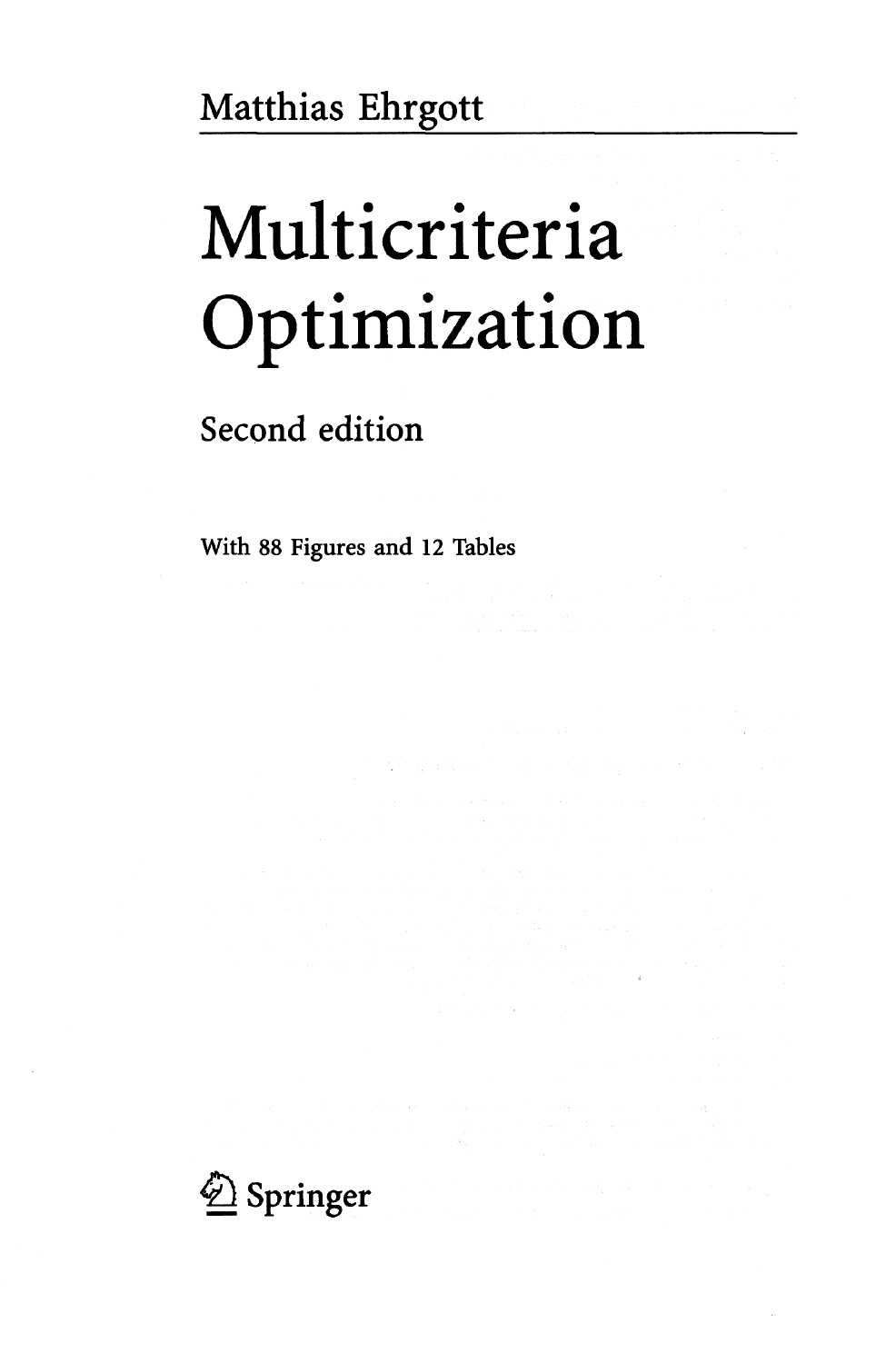## Contents

 $\overline{a}$ 

|   |         | Marie Carl State Constantinopolis (A)                 |                         |
|---|---------|-------------------------------------------------------|-------------------------|
|   |         |                                                       | $\overline{\mathbf{v}}$ |
|   |         |                                                       | ix                      |
|   |         |                                                       | xi                      |
| 1 |         |                                                       | $\mathbf{1}$            |
|   | 1.1     | Optimization with Multiple Criteria                   | $\mathbf{1}$            |
|   | 1.2     | Decision Space and Objective (Criterion) Space        | $\overline{\mathbf{4}}$ |
|   | 1.3     |                                                       | $\overline{7}$          |
|   | 1.4     |                                                       | 8                       |
|   | 1.5     | Classification of Multicriteria Optimization Problems | 16                      |
|   | $1.6\,$ |                                                       | 19                      |
|   |         |                                                       | 20                      |
| 2 |         | Efficiency and Nondominance                           | 23                      |
|   | 2.1     | Efficient Solutions and Nondominated Points           | 23                      |
|   | 2.2     | Bounds on the Nondominated Set                        | 33                      |
|   | 2.3     | Weakly and Strictly Efficient Solutions               | 38                      |
|   | 2.4     | Proper Efficiency and Proper Nondominance             | 50                      |
|   | 2.5     |                                                       | 59                      |
|   |         |                                                       | 62                      |
| 3 |         | The Weighted Sum Method and Related Topics            | 65                      |
|   | 3.1     | Weighted Sum Scalarization and (Weak) Efficiency      | 68                      |
|   | $3.2\,$ | Weighted Sum Scalarization and Proper Efficiency      | 71                      |
|   | 3.3     |                                                       | 80                      |
|   | 3.4     | Connectedness of Efficient and Nondominated Sets      | 86                      |
|   | 3.5     |                                                       | 91                      |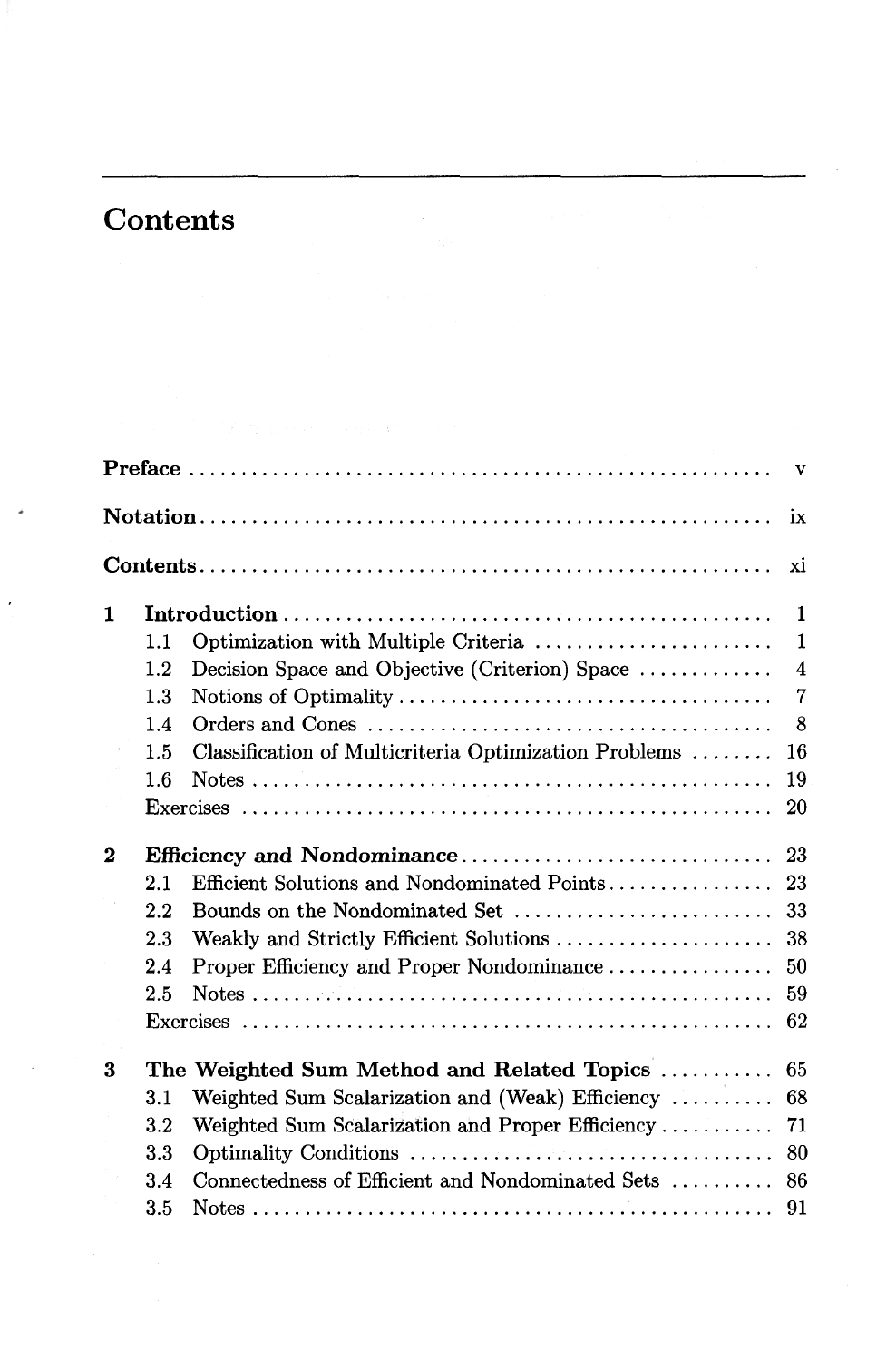| 4 |                                                     |                                                                                                             |  |
|---|-----------------------------------------------------|-------------------------------------------------------------------------------------------------------------|--|
|   | 4.1                                                 |                                                                                                             |  |
|   | 4.2                                                 | The Hybrid Method $\ldots \ldots \ldots \ldots \ldots \ldots \ldots \ldots \ldots \ldots \ldots \ldots 101$ |  |
|   | 4.3                                                 | The Elastic Constraint Method102                                                                            |  |
|   | 4.4                                                 |                                                                                                             |  |
|   | 4.5                                                 | Compromise Solutions - Approximation of the Ideal Point 111                                                 |  |
|   | 4.6                                                 | The Achievement Function Method 121                                                                         |  |
|   | 4.7                                                 |                                                                                                             |  |
|   |                                                     |                                                                                                             |  |
| 5 |                                                     | Other Definitions of Optimality - Nonscalarizing Methods. 127                                               |  |
|   | 5.1                                                 |                                                                                                             |  |
|   | 5.2                                                 |                                                                                                             |  |
|   | 5.3                                                 | Lexicographic Max-Ordering Optimization  135                                                                |  |
|   | 5.4                                                 |                                                                                                             |  |
|   |                                                     |                                                                                                             |  |
| 6 | Introdeution to Multicriteria Linear Programming151 |                                                                                                             |  |
|   | 6.1                                                 |                                                                                                             |  |
|   | 6.2                                                 | The Simplex Method and Biobjective Linear Programs  160                                                     |  |
|   |                                                     |                                                                                                             |  |
| 7 |                                                     |                                                                                                             |  |
|   | 7.1                                                 | Algebra of Multiobjective Linear Programming 171                                                            |  |
|   | 7.2                                                 | The Geometry of Multiobjective Linear Programming  184                                                      |  |
|   | 7.3                                                 |                                                                                                             |  |
|   |                                                     |                                                                                                             |  |
| 8 |                                                     | Multiobjective Combinatorial Optimization197                                                                |  |
|   | 8.1                                                 |                                                                                                             |  |
|   | 8.2                                                 | Problems with Explicitely Given Feasible Set  209                                                           |  |
|   | 8.3                                                 | Scalarization of Multiobjective Integer Programs 214                                                        |  |
|   | 8.4                                                 |                                                                                                             |  |
|   |                                                     |                                                                                                             |  |
| 9 |                                                     | Multiobjective Versions of Polynomially Solvable Problems 221                                               |  |
|   | 9.1                                                 | Algorithms for the Shortest Path Problem 221                                                                |  |
|   | 9.2                                                 | The Minimum Spanning Tree Problem 236                                                                       |  |
|   | 9.3                                                 |                                                                                                             |  |
|   | 9.4                                                 | The Assignment Problem and the Two Phase Method253                                                          |  |